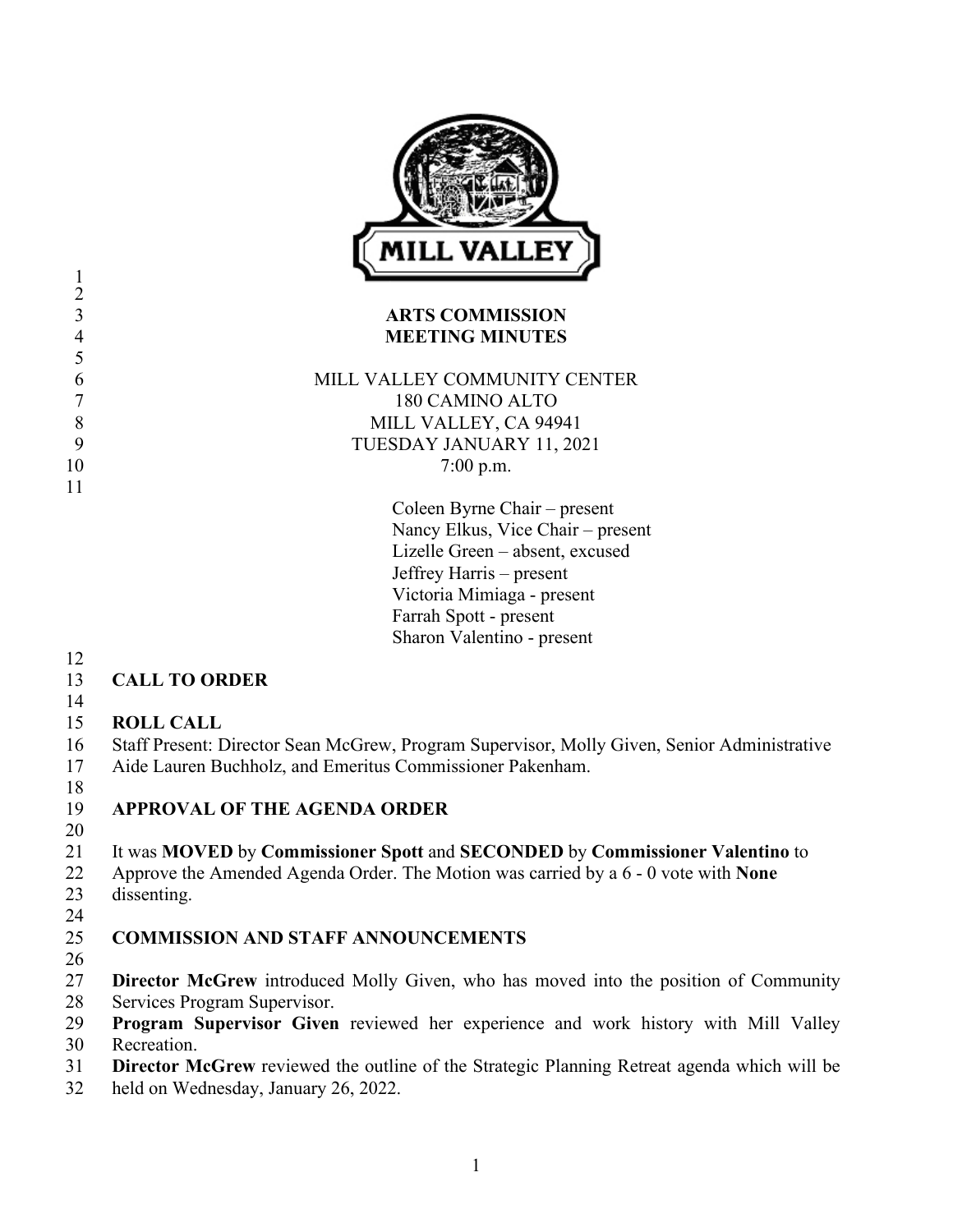### *Arts Commission Meeting Minutes – January 11, 2022*

 **Vice Chair Elkus** reported Abby Wasserman is coordinating with the Milleys Board to help guide them on what might happen next. **PUBLIC OPEN TIME Chair Byrne** opened public open time. **Director McGrew** shared information about a request to donate Bufano sculptures to the Arts Commission, he will bring the information to the retreat for further discussion. **Chair Byrne** closed public open time. **CONSENT CALENDAR:** The following items listed on the Consent Calendar to be considered routine and are approved by a single motion without discussion. The Chair or any member of the Commission or the public may request that any item listed under the Consent Calendar be removed and action taken separately. In the event that an item is removed from the Consent Calendar, it shall be considered in its numerical order. 51 1. Consideration of the Minutes of the December 14, 2021 Regular Commission Meeting. Recommended Action: Approve the December 14, 2021 Regular Commission Meeting minutes. It was **MOVED** by **Commissioner Harris** and **SECONDED** by **Commissioner Spott** to Approve the Consent Calendar. The Motion was carried by a 6 - 0 vote with **None** dissenting. **NEW BUSINESS** 2. Call for Musicians Review. Recommended Action: Receive Information and Discuss Information **Emeritus Commissioner Pakenham** reviewed the submission process and shared the 2022 Call for Musical Artist announcement that will go out via social media and web site. The concerts are 64 schedule for Sat & Sun  $9/10 \& 9/11$  with 4 main acts performing each day. He has already booked Paul Knight for sound. He plans to do the in-between bands again as well. **Chair Byrne** asked if the concerts could be set on a bigger stage, like Larry the Hat does for his downtown party. **Emeritus Commissioner Pakenham** stated a larger budget and security would be needed. **Director McGrew** stated in order to justify the increase in budget there needs to be the crowds to warrant a change to a larger space. **Chair Byrne** asked if the Commission should consider increasing the \$20 submission fee. **Emeritus Commissioner Pakenham** stated there is already push back from many bands on having to pay a fee at all, he did not suggest increasing it. **Commissioner Valentino** agreed and stated by keep the fee low the hope is to encourage local bands to apply. **Emeritus Commissioner Pakenham** reported that Rebecca from Dirty Cello has reached out to him about doing a separate event with her orchestra for an approximate cost of \$800, he suggested possibly at a first Tuesday artwalk.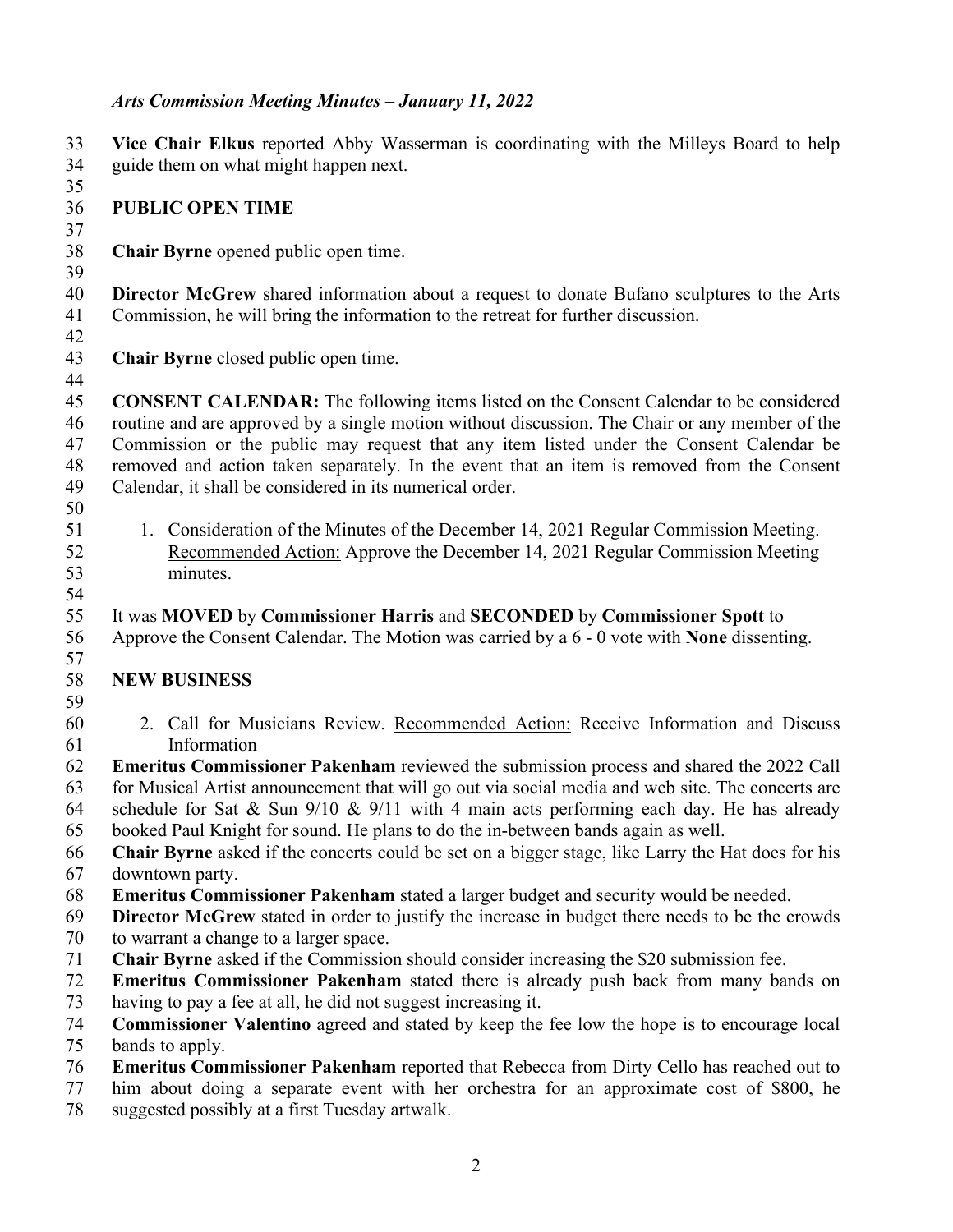### *Arts Commission Meeting Minutes – January 11, 2022*

 3. Consideration of Extending the City Hall First Tuesday ArtWalk Exhibitions from One Month to Two Months Due to Reduced Hours of Operation. Recommended Action: Receive Information and Discuss Information and Consider for Approval. **Commissioner Spott** reported that City Hall is now only open 8am-12pm Mon-Thurs which significantly decreases the opportunity for public viewing of the art exhibitions. She suggested allowing the exhibitions to be up for 2 months and give the artists the option to host receptions each month. **Commissioner Mimiaga** agreed with this suggestion **Chair Byrne** stated she had no issues with this suggest and asked if anyone did. It was **MOVED** by **Commissioner Spott** and **SECONDED** by **Vice Chair Elkus** to Approve Extending the City Hall First Tuesday ArtWalk Exhibitions from One Month to Two Months. The Motion was carried by a 6 - 0 vote with **None** dissenting. 4. First Tuesday ArtWalk Reception Arts Commissioner Assignments. Recommended Action: Review First Tuesday ArtWalk Schedule and Assign Commissioners to Attend Community Center & City Hall Receptions. City Hall – February will be **Commissioner Harris** & **Chair Byrne** City Hall – March will be **Commissioner Mimiaga** & **Commissioner Green** Community Center – February & March will be **Vice Chair Elkus** 101 5. Call for Rotating Art on the Plaza Submission Review and Consideration for Selection. Recommended Action: Review Submissions and Consider for Approval. **Director McGrew** stated during this discussion the concept of an artist stipend and the timeframe for when art will go and stay up will be addressed, but he suggested the Commission review the submission and see how many pieces are selected before making decisions on these factors. After reviewing and voting on each submission It was **MOVED** by **Commissioner Spott** and **SECONDED** by **Commissioner Valentino** to Select the Top 3 submission and keep the up for 4 months each. **Chair Byrne** offered a friendly amendment to add submission #1 to the selections. **Commissioner Harris** stated he likes submissions #1, 2 & 4 as they have a folksy feel to them. **Commissioner Spott** and **Commissioner Valentino** stated the artwork selected needs to be at a very high standard as this is a pilot for future public art and the Depot owners were promised refined pieces. **Vice Chair Elkus** stated she respects what **Commissioner Spott** and **Commissioner Valentino** said, she likes the idea of including children's & folk art but doesn't think the first year of the project is the right time. **Commissioner Harris** stated once another location for public art is selected this location could be used for children and/or folk art. **Chair Byrne** stated she is ok with going with a smaller number of pieces of art this year and exploring another location for additional calls. **Commissioner Mimiaga** stated she doesn't think 4 months is too long to have artwork up.